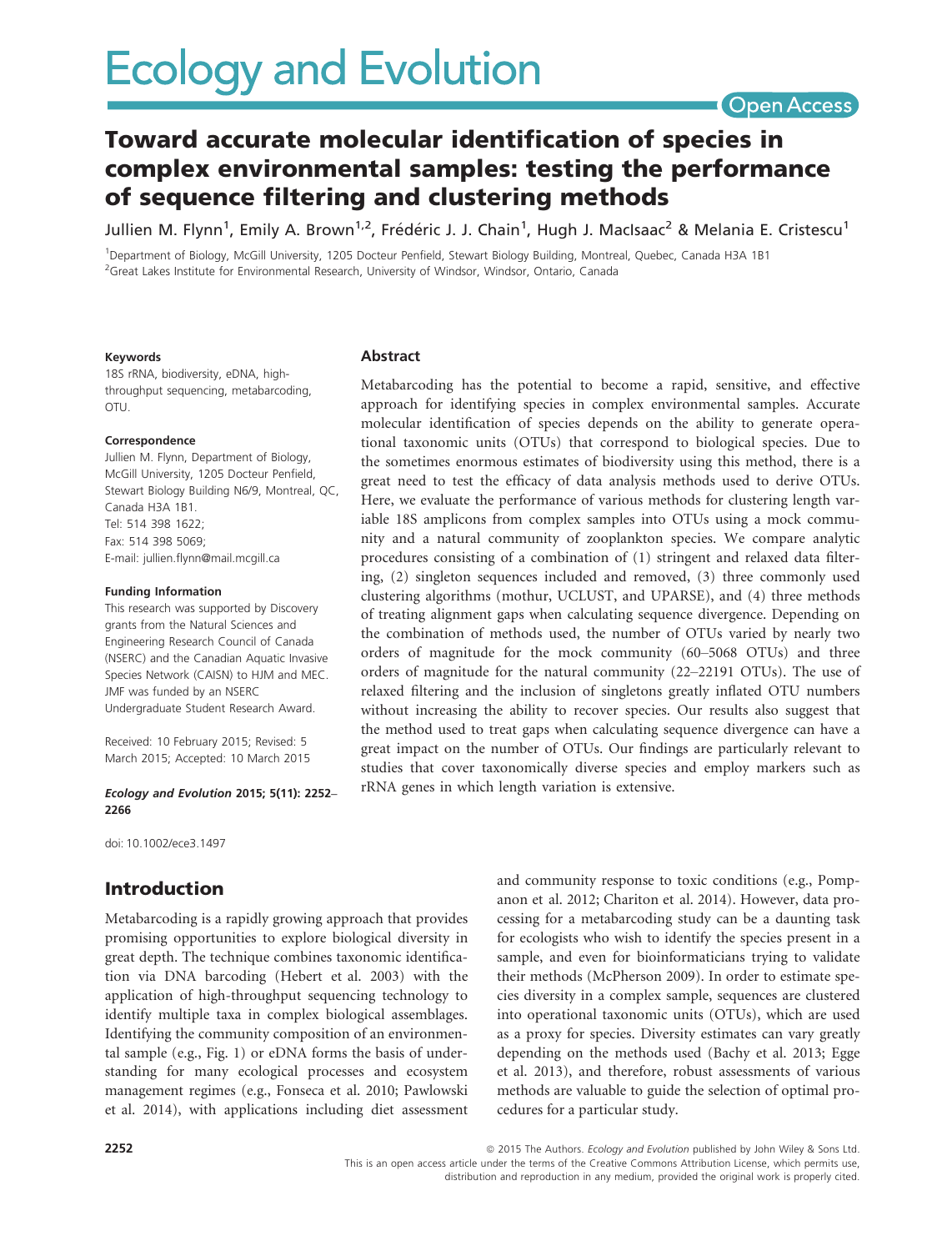Several components of sequence data processing can strongly impact the results of a metabarcoding study. Firstly, the filtering of raw sequence reads is important for the removal of sequences potentially containing errors. A second important factor is whether unique sequences that are represented by only a single read, known as singletons, should be included or removed in the analysis. The choice of the clustering algorithm that groups sequences to generate OTUs is also a very important component. Finally, a rather neglected factor is the "identity definition", which considers how alignment gaps are treated when calculating sequence divergence. This clustering parameter is particularly important when analyzing markers that show extensive length variation and evolve with frequent insertions and deletions.

# Filtering

Several filtering algorithms have been developed to remove low quality, erroneous, or artefactual sequences such as chimeric sequences formed during PCR (e.g. RDP, Cole et al. 2009; USEARCH, Edgar 2010; SeqTrim, Falgueras et al. 2010; CANGS, Pandey et al. 2010; PyroCleaner, Mariette et al. 2011; AmpliconNoise Quince et al. 2011). Despite constant improvement of these methods, insufficient removal of such artefactual sequences in biodiversity studies has likely caused considerable inflation of some diversity estimates (Kunin et al. 2010). Several studies that applied metabarcoding have reported a much higher diversity of species than expected based on traditional sampling and morphological identification – contributing to the observation of the so-called rare biosphere consisting of many low abundance species. Further verification has shown that some of these estimates are likely not representative of legitimate biodiversity, but rather reflect artifact generated as a consequence of amplification and sequencing errors combined with inadequate data processing procedures (Kunin et al. 2010; Behnke et al. 2011; Bachy et al. 2013). However, the extent to which metabarcoding methods are prone to generating highly inflated biodiversity estimates remains largely unexplored. Another contentious issue is the removal of singletons to reduce the impact of spurious errors (Kunin et al. 2010; Behnke et al. 2011), although some authors argue that singletons may be important for the detection of rare species in a sample (Zhan et al. 2013).

### Clustering

After filtering, sequences are generally clustered into OTUs, sometimes referred to as "OTU-picking". This step groups similar sequences to account for minor differences between reads stemming from biological variation (e.g., polymorphism in sequences from individuals of the same species, or between gene copies within an individual) and from PCR or sequencing errors. Numerous clustering programs that apply different algorithms have been developed (Table 1). Most de novo clustering algorithms (without the use of reference sequences known a priori) use a hierarchical or greedy heuristic approach (Sun et al. 2012), although a few new developments use alternative statistical or modularity-based approaches (e.g., CROP, M-Pick, SWARM, Table 1). In general, hierarchical algo-

Table 1. List of different clustering algorithms (not exhaustive). Identity definitions: no gaps = gaps are not included in the identity calculation; one gap = a gap of any size is treated as a single mutational difference; each gap = each nucleotide in the gap is treated as an additional mutational difference.

| Algorithm name                           | Algorithm type                                                    | Identity definition(s)<br>used/available                                                                                                                          |
|------------------------------------------|-------------------------------------------------------------------|-------------------------------------------------------------------------------------------------------------------------------------------------------------------|
| mothur<br>(Schloss et al. 2009)          | Hierarchical                                                      | Default is one gap;<br>other options include<br>each gap and<br>no gaps                                                                                           |
| <b>UCLUST</b><br>(Edgar 2010)            | Greedy heuristic                                                  | Each gap definition is<br>used in most recent<br>version. Older<br>versions: other<br>definitions including<br>one gap and a<br>definition similar to<br>no gaps. |
| <b>UPARSE</b><br>(Edgar 2013)            | Greedy heuristic                                                  | Each gap definition<br>used; user cannot<br>change                                                                                                                |
| CD-HIT<br>(Li and Godzik 2006)           | Greedy heuristic                                                  | Gaps penalized only<br>in longer sequence<br>of pairwise<br>comparison; user<br>cannot change                                                                     |
| <b>ESPRIT</b><br>(Sun et al. 2009)       | Hierarchical                                                      | One gap; user<br>cannot change                                                                                                                                    |
| <b>ESPRIT-Tree</b><br>(Cai and Sun 2011) | Hierarchical but<br>pairwise<br>comparisons are<br>not exhaustive | Each gap; user<br>cannot change                                                                                                                                   |
| CROP<br>(Hao et al. 2011)                | Bayesian approach                                                 | One gap; user<br>cannot change                                                                                                                                    |
| <b>TSC</b><br>(Jiang et al. 2012)        | Step 1: hierarchical<br>2: greedy heuristic                       | Directly from<br>alignment algorithm;<br>user cannot change                                                                                                       |
| M-pick<br>(Wang et al. 2013)             | Modularity based                                                  | One gap; user<br>cannot change                                                                                                                                    |
| <b>MSClust</b><br>(Chen et al. 2013b)    | Greedy heuristic                                                  | Directly from<br>alignment algorithm;<br>user cannot change                                                                                                       |
| <b>SWARM</b><br>(Mahé et al. 2014)       | Agglomerative                                                     | One gap                                                                                                                                                           |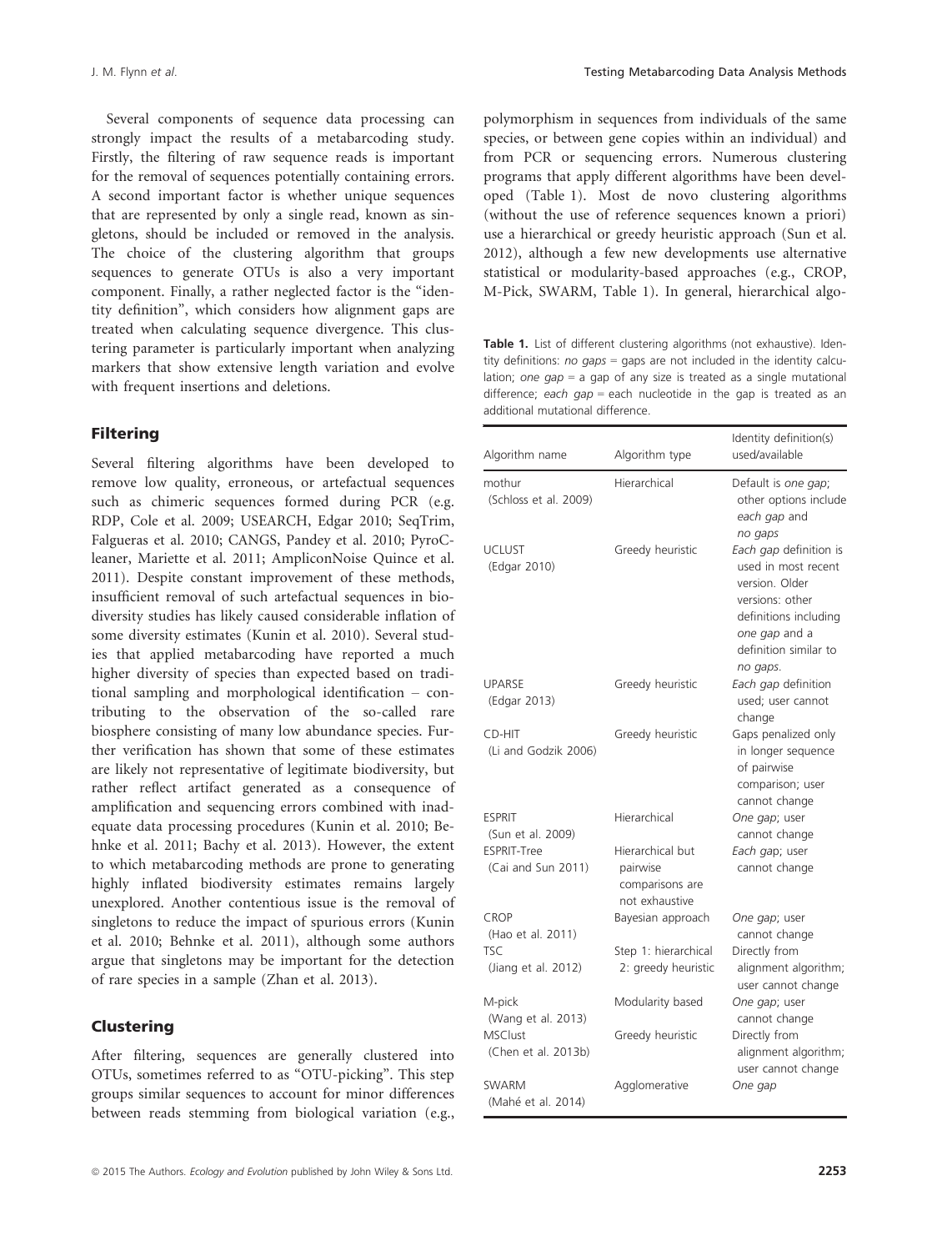rithms compute sequence divergence between all pairs of sequences – which is very computationally demanding – producing a distance matrix before generating OTU clusters. Greedy heuristic algorithms perform fewer pairwise comparisons to estimate optimal clustering parameters, improving computational efficiency (Sun et al. 2012). In this study, we compare three commonly used algorithms representing the two major types of clustering options; hierarchical clustering algorithm mothur and greedy heuristic algorithms UCLUST and UPARSE. We also chose these because they have clear documentation available and have adjustable parameters, allowing us to test different identity definitions.

Different clustering methods can lead to extensively different biodiversity estimates (Bachy et al. 2013). These methods vary in user-friendliness, accuracy, computational speed, and memory usage, and their suitability for a particular study can depend on the target taxa, markers, type of samples, sequencing methods, and goals of analyses. This makes choosing an appropriate clustering method challenging, especially in the absence of comprehensive performance tests and robust biodiversity censuses of the given samples.

# Identity definitions

An important factor to consider when clustering sequences is the identity definition, which is used in the calculation of divergence between sequences during OTU assignment. This parameter is especially important for clustering nonprotein coding markers such as variable regions of ribosomal RNA genes that evolve with frequent insertions and deletions (indels) (Wuyts et al. 2000; Englisch et al. 2003) and whose length can vary between taxa by hundreds of nucleotides (Crease and Taylor 1998; Choe et al. 1999). In addition to the presence of a wide spectrum of evolutionary informative gaps, artificial gaps can be introduced by homopolymer misreads, a common type of error in sequencing data, specifically with pyrosequencing (Huse et al. 2007). Although this artifact may be less prevalent with other high-throughput sequencing platforms, pyrosequencing remains highly used for the generation of long reads that span variable regions of the 18S gene. Markers that exhibit significant length variation have specific computational requirements. Indels cause gaps in the sequence alignment, and how these gaps are scored greatly affects the calculated divergence between sequences. The computational aspects related to handling gaps have largely been overlooked by the metabarcoding community, despite the common use of ribosomal markers in metabarcoding studies (Fonseca et al. 2010; Pawlowski et al. 2014). The effect of using different identity definitions on diversity estimates has only been investigated on prokaryotic 16S sequences (Schloss 2010). This study found that length variation in the markers had an impact on sequence divergence calculations, but the effect of different gap treatments did not greatly impact diversity estimates (Schloss 2010). However, this potential problem has not been evaluated on complex eukaryotic communities or on markers with extensive length variation such as 18S. Thorough investigations on the effect of gap treatment on biodiversity estimates are largely precluded by technical limitations. It is typically not obvious how different clustering algorithms treat gaps or missing data. Most importantly, different algorithms have different default settings for the treatment of gaps, which may or may not be changeable by the user, making direct comparisons of algorithms challenging (Table 1).

There are typically a few identity definitions that can be implemented in clustering algorithms. Gaps can be excluded from the calculation altogether, a gap of any length can be treated as a single mutational difference, or each nucleotide in a gap can be treated as a separate mutational difference (Schloss 2010). The treatment of gaps should reflect the molecular evolution of the marker as the objective is to distinguish species based on sequence differences. Gap treatment is therefore very important when clustering sequences that contain many or large indels.

# Comparing workflows

The few studies that compare workflows – defined here as the combination of data processing procedures that result in OTUs – and specifically the use of different clustering methods (Table 2) provide conflicting results that can leave researchers overwhelmed with their decision on how to process metabarcoding data. Most verification tests have been carried out with prokaryotic sequences from mock datasets (simulated sequences or sequences from a database), mock communities (sequenced DNA from known species), or natural communities (for which the ground truth composition is difficult to estimate) (Bachy et al. 2013; Chen et al. 2013a; Wang et al. 2013). The OTU number generated has often been used as a proxy for the accuracy of the workflow and the workflows that produce the least overestimation of diversity are assumed to be the best. Other studies have compared the quality of OTUs produced from different workflows, but have not related OTUs to taxonomy (Edgar 2013; Table 2). This can be problematic even if an accurate ground truth is known because it is possible that multiple OTUs will be generated for some taxa simply due to biological variation, while other taxa are completely missed (e.g., not amplified or removed during data processing). Although clustering methods have been compared on a eukaryotic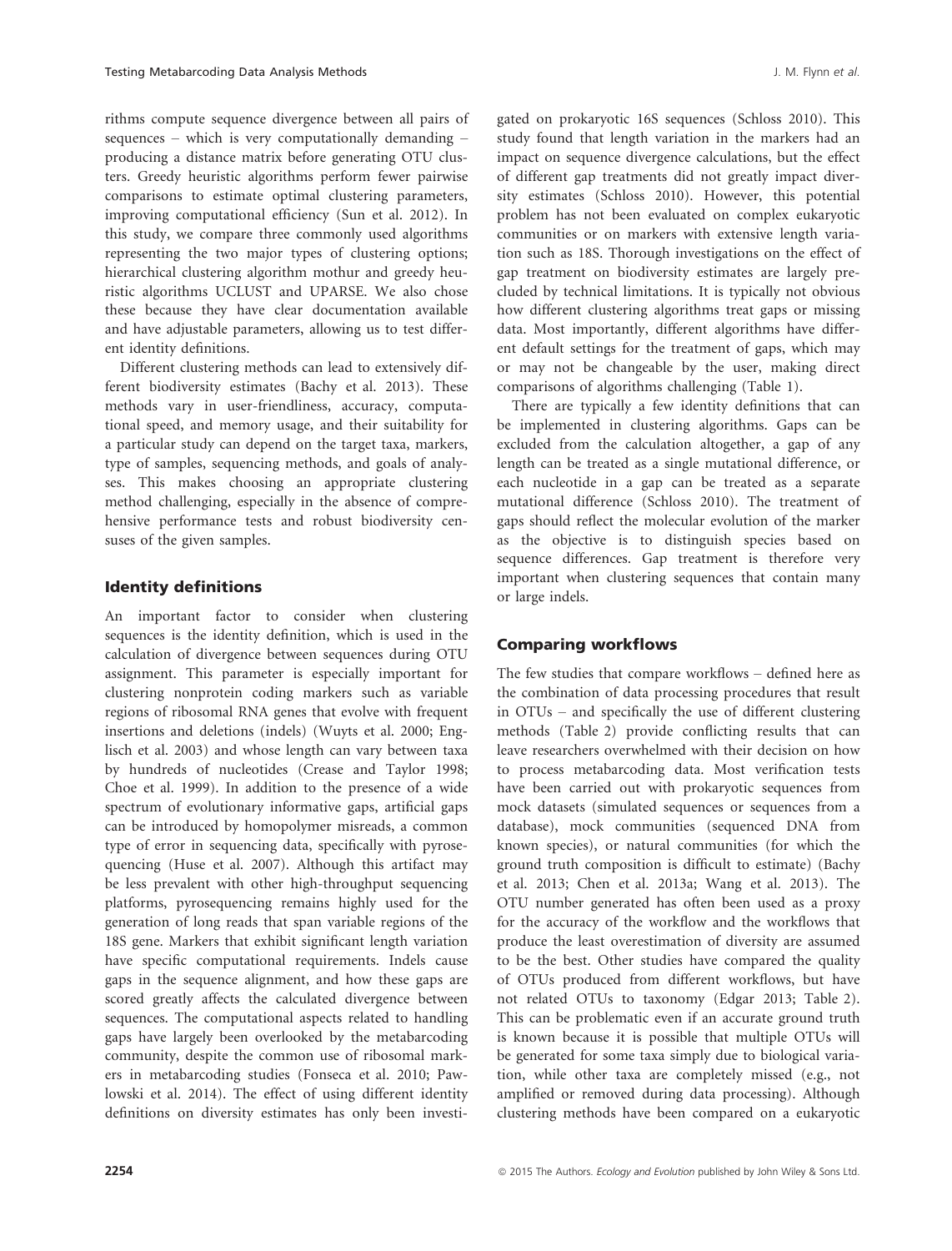| Reference              | Relevant methods compared                                                                                                                                                                      | Marker(s) and data used                                                             | Performance measure(s)                                                                | Conclusions                                                                                                                                                                                                   |
|------------------------|------------------------------------------------------------------------------------------------------------------------------------------------------------------------------------------------|-------------------------------------------------------------------------------------|---------------------------------------------------------------------------------------|---------------------------------------------------------------------------------------------------------------------------------------------------------------------------------------------------------------|
| Barriuso et al. (2011) | mothur, ESPRIT, CROP,<br>UCLUST, RDP clustering                                                                                                                                                | 16S sequences<br>Synthetic and natural<br>community data                            | OTU number compared<br>to expected                                                    | RDP, ESPRIT, UCLUST produced<br>acceptable results, CROP<br>produced anomalous results<br>mothur unable to process large<br>datasets                                                                          |
| Sun et al. (2012)      | MSA vs. PSA <sup>1</sup> ; hierarchical<br>vs. greedy heuristic<br>clustering<br>CD-HIT, UCLUST, ESPRIT,<br>MUSCLE, ESPRIT-Tree                                                                | 16S sequences<br>Simulation and natural<br>community data                           | OTU number<br>NMI <sup>2</sup> and F-score <sup>2</sup>                               | Although PSA does not consider<br>secondary structure like MSA<br>can, PSA still produced more<br>reliable estimates with 16S<br>sequences<br>Hierarchical clustering<br>algorithms performed better          |
| Edgar (2013)           | UPARSE, AmpliconNoise <sup>3</sup> ,<br>mothur, QIIME <sup>4</sup><br>(implementing UCLUST)                                                                                                    | 16S sequences<br>Two mock communities<br>and natural community<br>data              | OTU number<br>Classified OTUs as<br>perfect, good, noisy,<br>chimeric                 | UPARSE performed best: most<br>perfect and good sequences<br>and fewest chimeric sequences<br>UPARSE OTUs approached 1:1<br>correspondence with species in<br>mock community                                  |
| Chen et al. (2013b)    | ESPRIT, ESPRIT-Tree, mothur,<br>muscle+mothur, CROP, CD-<br>HIT, UCLUST, SLP <sup>5</sup> ,<br>DNAClust <sup>6</sup> , GramCluster <sup>7</sup>                                                | Dataset of 16S sequences<br>of known microbial<br>species<br>Simulated 16S datasets | $NID2$ score<br>OTU number compared<br>to expected                                    | With default parameters, the<br>methods tended to inaccurately<br>estimate number of OTUs                                                                                                                     |
| Bachy et al. (2013)    | MSA+mothur,<br>AmpliconNoise, USEARCH<br>workflow, CD-HIT-OTU                                                                                                                                  | 18S and ITS sequences<br>from a mock community<br>of protist morphotypes            | OTU number compared<br>to expected from<br>morphology and map to<br>reference dataset | Great differences in OTU<br>number, some methods<br>overestimating by an order of<br>magnitude<br>Denoising methods tended to<br>underestimate some of the<br>species richness.                               |
| Yang et al. (2013)     | USEARCH+CROP,<br>Denoiser+UCLUST,<br>OCTUPUS <sup>8</sup>                                                                                                                                      | 18S and CO1 sequences<br>Natural community data                                     | OTU number                                                                            | Pipelines produced similar results<br>for community composition<br>OCTUPUS appeared to inflate<br>diversity                                                                                                   |
| Bonder et al. (2012)   | Filtering: none, chimera<br>removal, denoising,<br>$denoising + chimera$<br>removal<br>Clustering: UCLUST,<br>mothur, ESPRIT-Tree, CD-<br>HIT, QIIME                                           | 16S sequences<br>Mock community and<br>natural community<br>datasets                | OTU number compared<br>to expected<br>NMI score                                       | CD-HIT, UCLUST, ESPRIT-Tree<br>performed well<br>Filtering required for accurate<br>OTU estimates                                                                                                             |
| May et al. (2014)      | Filtering: none, chimera<br>removal, denoising,<br>denoising then chimera<br>removal, chimera removal<br>then denoising<br>Clustering: 11 different<br>clustering algorithms were<br>evaluated | 16S sequences<br>Mock community<br>datasets and simulated<br>datasets               | OTU number compared<br>to expected<br>NMI score                                       | The choice and order of filtering<br>options have a great impact on<br>clustering results<br>After chimera removal and<br>denoising, the performance of<br>the different clustering<br>algorithms was similar |

1 MSA – multiple sequence alignment; PSA – pairwise sequence alignment (when comparing sequences during clustering).

<sup>2</sup>Metric of cluster quality and proper assignment of sequences; generally requires a ground truth composition to determine.

<sup>3</sup>Algorithm that denoises reads before further processing (Quince et al. 2011).

<sup>4</sup>Pipeline that implements a variety of tools for data processing (Caporaso et al. 2010).

<sup>5</sup>Single linkage preclustering; a method that attempts to reduce noise to minimize OTU estimate inflation (Huse et al. 2010).

<sup>6</sup>Greedy heuristic algorithm (Ghodsi et al. 2011).

 $7$ Greedy heuristic algorithm based on a grammar distance metric (Russell et al. 2010).

<sup>8</sup>Fonseca et al. (2010).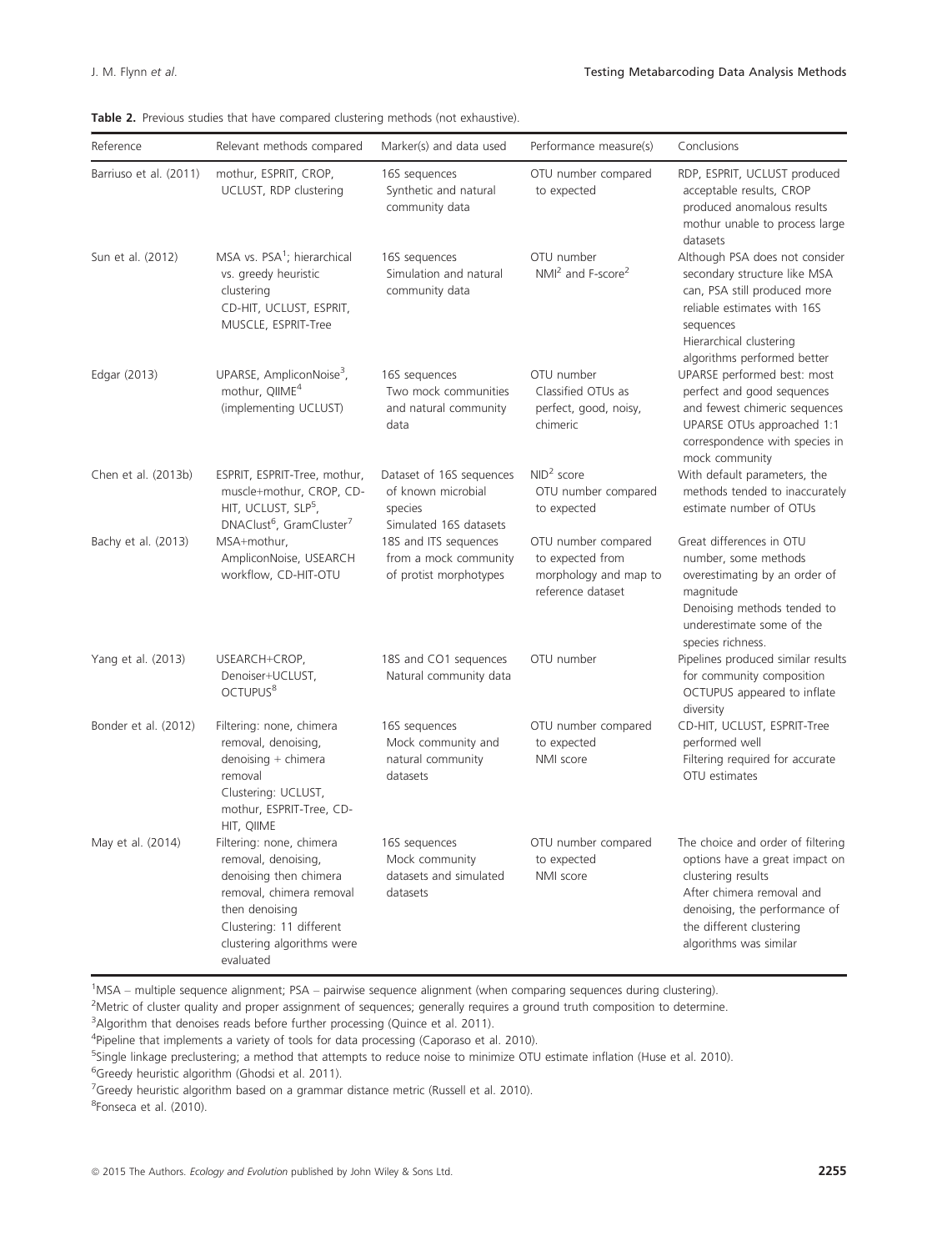community with known diversity (Bachy et al. 2013; Table 2), the community examined had limited taxonomic breadth (a single order), and not all parameters were explored. As environmental samples can be composed of highly divergent taxa, the efficacy of clustering methods is better assessed using a diverse mock community consisting of a wide range of taxonomic groups. In this way, the most suitable workflow to reduce both oversplitting (i.e., producing multiple OTUs representing the same species) and undersplitting OTUs (i.e., closely related species being placed in the same OTU because of insufficient taxonomic resolution) can be evaluated.

In the present study, we focus on metabarcoding zooplankton using the hypervariable V4 region of the 18S rRNA gene, a region prone to expansion and contraction via slippage mutations and characterized by great length variation across eukaryotic taxa (Hancock 1995; Hwang et al. 2000). For example, between the families Artemiidae and Daphniidae (both branchiopod crustaceans), the length of the V4 region differs by up to 237 nucleotides (Crease and Taylor 1998). We use a mock community with morphologically identified zooplankton species and perform downstream taxonomic classification of OTUs to assess the accuracy of different workflows in estimating biodiversity. Furthermore, we use a natural zooplankton community to explore the range of OTU numbers produced by the various workflows. We evaluate workflows consisting of stringent and relaxed filtering, each with singletons included and removed – producing four datasets for both the mock and natural community. We then cluster each of these datasets using mothur, UCLUST, and UPARSE algorithms. At the clustering stage we also test three different identity definitions in order to evaluate the effect of gap treatment on the overall efficacy of species identification.



Figure 1. A natural zooplankton community sampled from Sudbury, Ontario, Canada.

# Materials and Methods

### Mock community assembly

The mock community included 61 zooplankton species from broad taxonomic groups encompassing three eukaryotic phyla: Arthropoda (subphylum Crustacea, 51 species), Chordata (subphylum Tunicata, two species), and Mollusca (eight species). The crustaceans, making up a majority of the community belonged to six major groups: Amphipoda, Anostraca, Cirripedia, Cladocera, Copepoda (calanoids, cyclopoids, harpacticoids), and Decapoda, (Table S1). Each species in the community was represented by a single individual, which was dissected to roughly equal volume corresponding to a medium size cladoceran. All individuals included were identified either to species or genus level by taxonomists, with eight exceptions that were identified to family level (e.g., decapod larvae, Table S1). We ensured that these specimens were genetically diverged from other community members so that they could be unambiguously identified (Table S2). All individuals were washed with distilled water prior to inclusion in the community. Due to the relatively large number of individuals involved, the community was assembled in four separate microcentrifuge tubes, each containing approximately 15 individuals. Following assembly, any fluid remaining from the washing process was removed by centrifugation at 6797 g for 3 min and extraction of the supernatant was performed with a fine pipette. The supernatant was subsequently examined under the microscope to ensure that no tissue or animals were removed during the concentration process.

# DNA extraction, PCR amplification, and pyrosequencing

Total genomic DNA was isolated independently from the tissue in the four tubes using DNeasy Blood and Tissue Kits (Qiagen , Venlo, Limburg, Netherlands) following the manufacturer's protocol. The primer pair developed by Zhan et al. (2013) (Uni18S: AGGGCAAKYCTGGTGC-CAGC; Uni18SR: GRCGGTATCTRATCGYCTT) was used to amplify approximately 400–600 bp of the hypervariable V4 region of the 18S rRNA gene. Preliminary testing with single species extraction and amplification confirmed that all of the taxonomic groups included in the community could be amplified by this primer set. The 454 FLX adapters (adapter A: CCATCTCATCCCTGCGTGTCTCC GACTCAG, adaptor B: CCTATCCCCTGTGTGCCTTGG  $CAGTCTCAG$ ) were added to the  $5'$  end of the forward and reverse primers, respectively, to make them compatible with pyrosequencing procedures. Eight replicate PCR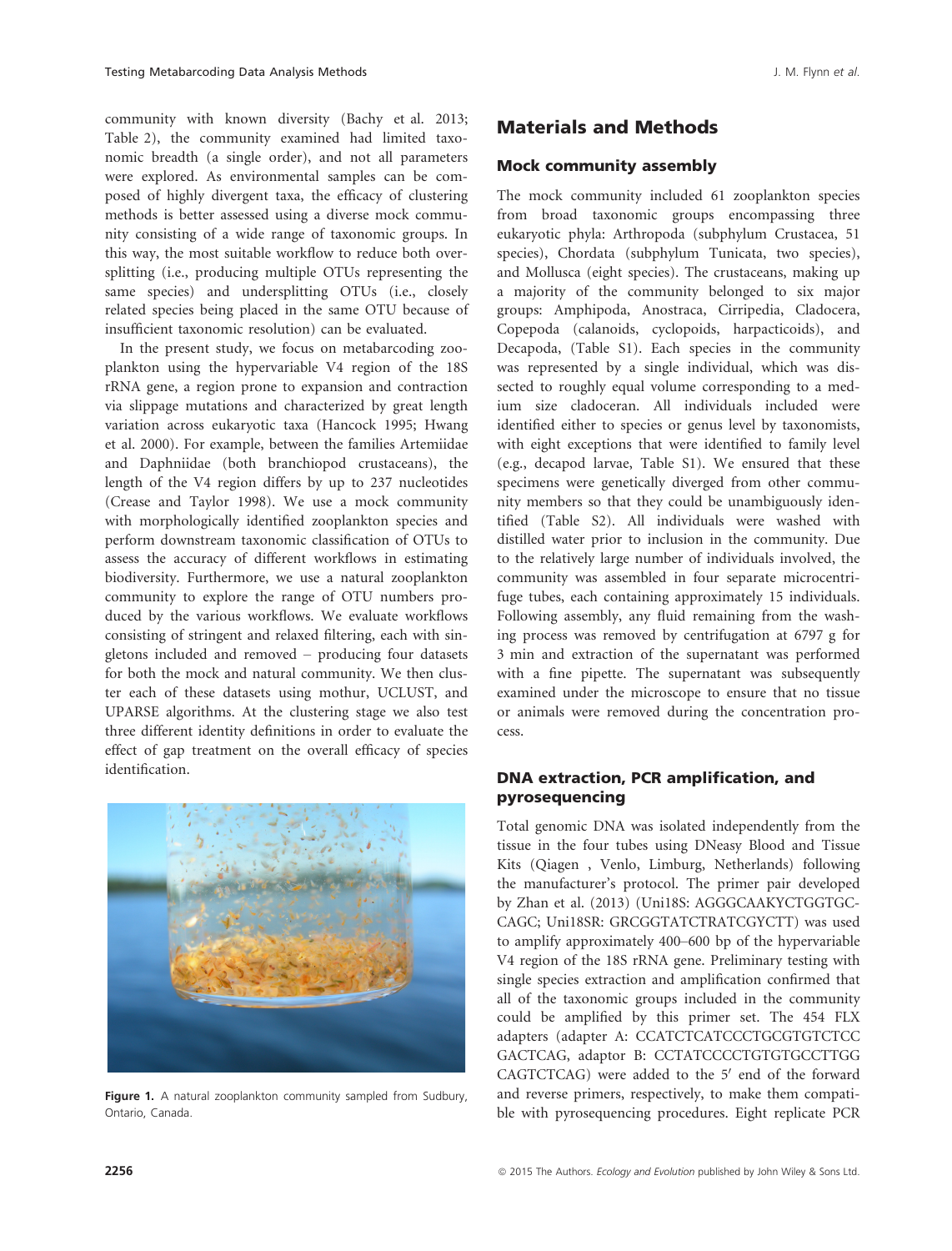mixtures (25  $\mu$ L each) were prepared for each of the four independent extractions in an attempt to reduce the effect of PCR biases that may have occurred in any given reaction. Each reaction consisted of approximately 100 ng of genomic DNA,  $1 \times$  PCR buffer, 2 mmol/L of Mg<sup>2+</sup>, 0.2 mmol/L of dNTPs, 0.4  $\mu$ mol/L of each primer, and 2 units of Taq polymerase (Genscript, Piscataway, NJ, USA). PCR cycling parameters consisted of an initial denaturation step at 95°C for 5 min, followed by 25 amplification cycles of 95°C for 30 sec, 50°C for 30 sec, 72°C for 90 sec, and a final elongation step at 72°C for 10 min. All PCR products were cleaned to remove short products using Solid Phase Reversible Immobilisation (SPRI) paramagnetic bead-based method (ChargeSwitch, Invitrogen, Carlsbad, CA, USA). The quality and quantity of DNA was assessed using gel electrophoresis and Quant-iT PicoGreen dsDNA Assay kit (Invitrogen). All cleaned PCR products (32 total) were then pooled together in equimolar concentrations before pyrosequencing at ½ PicoTiter plate scale. Pyrosequencing was performed using 454 FLX Adapter A on a GS-FLX Titanium platform (454 Life Sciences, Branford, CT, USA) by Genome Quebec. Pyrosequencing remains the most accessible technology able to sequence the read lengths necessary to provide species diagnosis with this marker. Data were deposited in the Sequence Read Archive (SRA, [http://](http://www.ncbi.nlm.nih.gov/sra) [www.ncbi.nlm.nih.gov/sra](http://www.ncbi.nlm.nih.gov/sra)) under Accession Number SRX884895.

### Natural community

We also applied our workflows on natural community sequence data (SRA Accession Number SRX889243) generated by Zhan et al. (2013) from a zooplankton sample collected from Hamilton Harbour, Ontario, Canada. Procedures prior to sequencing (DNA extractions, PCRs, etc.) were similar to those described for the mock community. Moreover, all analytical procedures were the same as those used for the mock community.

### Data filtering

In order to assess the outcome of including more reads at the cost of potentially retaining more artifacts, we filtered raw sequence data using either a stringent or relaxed procedure (Table 3). The stringent procedure was implemented in USEARCH (Edgar 2013). The relaxed procedure was implemented through RDP pyrosequencing pipeline ([https://pyro.cme.msu.edu/index.jsp\)](https://pyro.cme.msu.edu/index.jsp), a userfriendly platform, applying the filtering method used by Zhan et al. (2013). An important difference between the stringent and relaxed filtering procedures is the way in which sequences were trimmed – our stringent filtering

|        | Table 3. Main characteristics of stringent and relaxed filtering proce- |  |  |  |
|--------|-------------------------------------------------------------------------|--|--|--|
| dures. |                                                                         |  |  |  |

| Stringent filtering<br>(USEARCH)                                                                 | Relaxed filtering (RDP)                                                                    |
|--------------------------------------------------------------------------------------------------|--------------------------------------------------------------------------------------------|
| Primer mismatches<br>removed                                                                     | Primer mismatches removed                                                                  |
| Sequences <400 bp removed<br>and remaining sequences<br>trimmed to 400 bp                        | Sequences $<$ 250 bp or $>$ 600 bp<br>removed                                              |
| Sequences containing<br>ambiguous nucleotides<br>(Ns) removed                                    | Sequences containing ambiguous<br>nucleotides (Ns) removed                                 |
| Sequences with expected<br>$error > 0.5$ removed<br>Chimeras removed with<br>UCHIMF <sup>1</sup> | Sequences with average<br>quality <20 removed<br>Chimeras removed with UCHIME <sup>1</sup> |

1 Except for datasets clustered with UPARSE.

procedure trimmed all sequences to 400 bp (sequence quality dropped beyond this length) and removed sequences of length <400 bp, while our relaxed filtering procedure retained reads of variable length (ranging from 250 to 600 bp). The type of quality filtering also differed – our stringent method used the maximum expected error as a threshold for removing low-quality sequences, whereas our relaxed procedure used average quality scores as a filtering criterion. It has been argued that using average quality scores results in a higher chance of retaining sequences with true errors (Edgar 2013).

Denoising is another quality control method that clusters the raw flowgrams that give intensities (homopolymer length) of the reads, before converting to nucleotide sequences in an attempt to reduce homopolymer read errors (Quince et al. 2009). However, with large datasets, denoising requires extensive computational memory and is not always feasible except with large computer clusters. Therefore, we decided to test the two filtering methods described above, which are practical for most independent researchers.

After initial filtering in USEARCH or RDP, identical reads were dereplicated using USEARCH (Fig. 2), a process in which identical reads are collapsed to a single read for more efficient clustering. In order to test if singletons can provide relevant information or whether they only add noise, datasets were analyzed both with and without singletons. Therefore, four sequence datasets for each the mock community and the natural community were generated for subsequent analysis: one filtered by RDP and one filtered by USEARCH, each with and without singletons. Chimeras were removed using UCHIME (Edgar et al. 2011) for all datasets before clustering, except for the datasets clustered with UPARSE, where chimera removal occurs simultaneously with OTU-picking and a final chi-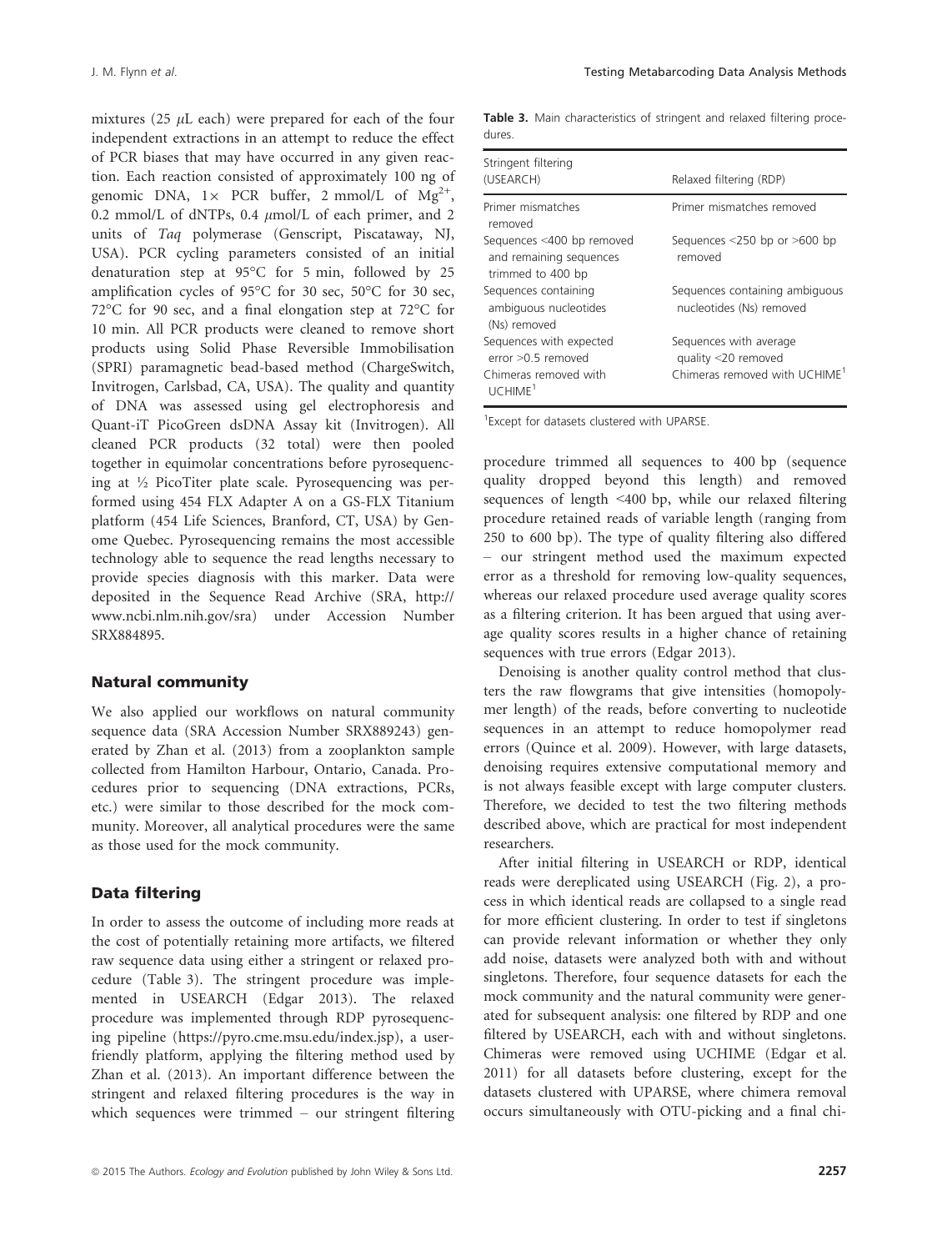

mera check with UCHIME is performed after clustering (Fig. 2).

# Clustering

We chose to test the performance of three commonly used clustering algorithms: mothur, which performs hierarchical clustering, as well as UCLUST and UPARSE, which perform greedy heuristic clustering. Mothur takes as input a multiple sequence alignment and generates clusters after building a distance matrix of all pairwise comparisons of sequences (Schloss et al. 2009). We performed multiple sequence alignments with default settings in MAFFT v7.150b (Katoh and Standley 2013) before inputting the alignments into mothur, as per Bachy et al. (2013). UCLUST takes as input sequences in order of decreasing abundance, with the assumption that more abundant sequences are more likely to represent genuine sequences as opposed to artifacts (Sun et al. 2012; Edgar 2013). The most abundant sequence becomes the founder of the first cluster, and each subsequent sequence is compared in a pairwise manner, either joining an existing cluster or becoming the founder of a new cluster if it is Figure 2. Data analysis methods. MSA refers to multiple sequence alignment.

not similar enough to the founder sequence of the existing clusters. UPARSE functions in a similar way as UC-LUST except that a maximum parsimony score is calculated when comparing pairs of sequences (Edgar 2013). This score is used both to determine whether or not the sequence should join the query cluster and to determine whether it is chimeric.

#### Identity definitions

Because mothur and earlier versions of UCLUST allow the user to select the identity definition to calculate sequence divergence, we used these two algorithms to test the effects of different identity definitions on the results of OTU-picking. We adopt the terminology used for mothur and refer to the definitions as no gaps when gaps in the alignment are excluded from the calculation, one gap when a gap of any length is treated as a single mutational difference, and each gap when each nucleotide in a gap is treated as a separate mutational difference. In UCLUST, we used the CD-HIT definition for no gaps, MBL for one gap, and All-diffs for each gap. USEARCH v.5.2 was used for the implementation of UCLUST because this version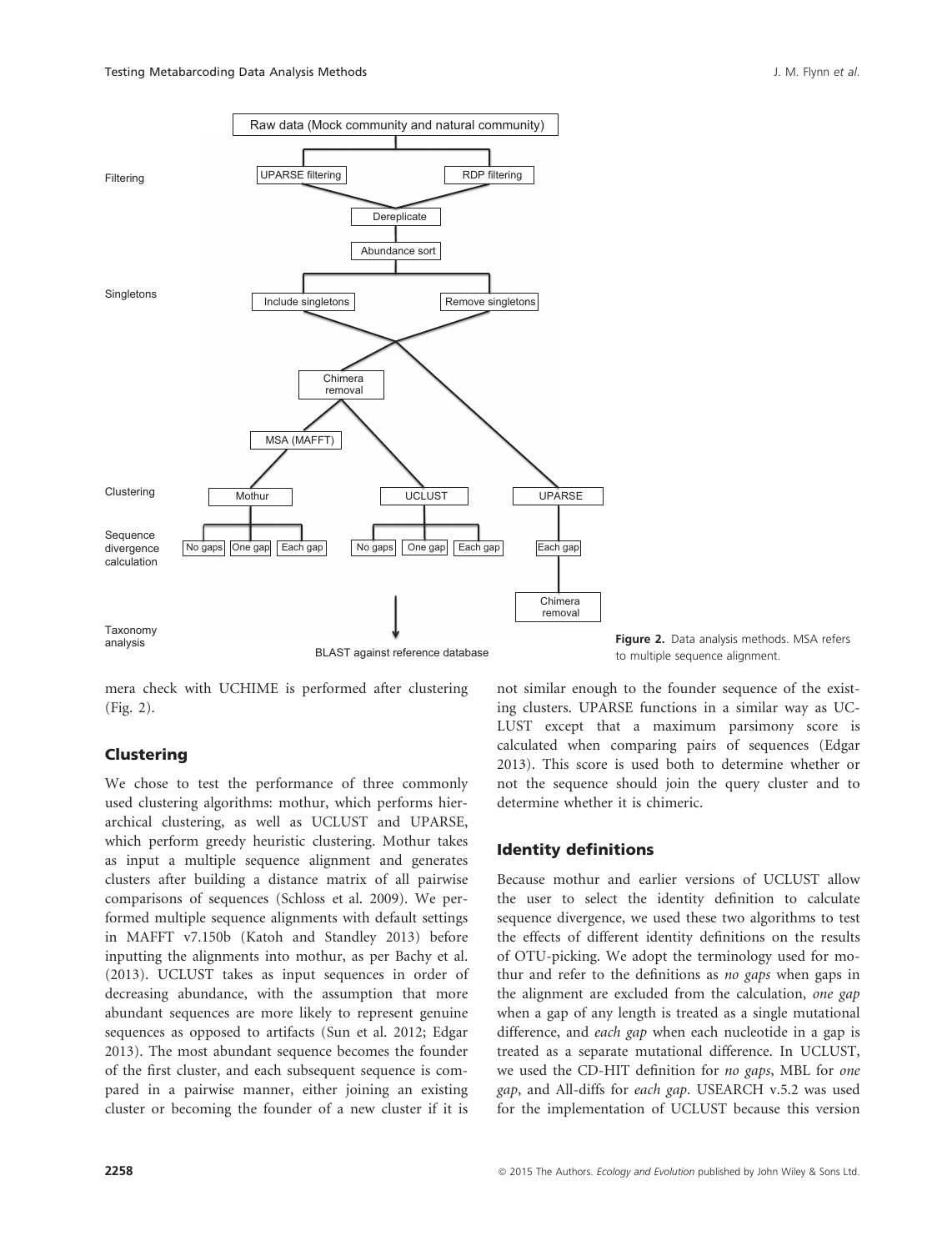allows the user to change the identity definition and more recent versions do not. UPARSE does not allow the user to change the identity definition, so only the default of each gap was used. All datasets were clustered at a 3% divergence threshold with each of the three clustering algorithms. The RDP-filtered datasets including singletons were not clustered with mothur because these datasets retained a large number of sequences (169,807 for the mock community and 130,433 for the natural community), and it was not possible to compute a matrix of pairwise differences due to computational memory requirements. We initially evaluated OTU numbers for each workflow using 3%, 4%, and 5% divergence thresholds, but only report results for 3%. Our preliminary test indicated that OTU number differences between workflows were greater than that between divergence thresholds. Testing the appropriateness of different divergence thresholds for clustering a complex zooplankton community is thoroughly addressed in the companion paper Brown et al. using a series of complex mock communities that include various levels of genetic variation (interspecific, intrapopulation, and intra-individual).

#### Taxonomic classification

In order to compare methods in a consistent fashion, OTUs from the mock community datasets were classified using a reference BLAST database (Altschul et al. 1990) of 18S sequences, which was constructed with sequences from the nucleotide database from NCBI and the SILVA database (Quast et al. 2013). For the mock community species that were not in one of these databases, the most closely related species (some of which were only in the same family) was designated as a reference sequence if it was diverged from the other reference sequences in the community (beyond the divergence threshold used). Therefore, all 61 species had a reference sequence included in our database. All downloaded reference sequences were aligned (MAFFT v7.150b) and trimmed around the V4 region to produce our reference BLAST database against which we compared OTUs. We identified the species from our community that were putatively successfully amplified by performing BLAST searches using all unfiltered reads against our reference database. We were able to unambiguously recover 46 community specimens, whereas 15 were absent from our data. We removed from the analysis three species that could not be distinguished by our 3% divergence threshold (Table S3), leaving us with 43 reference sequences. This ensured that our analysis only took into account those species from the community that were actually amplified. After each workflow was performed, the representative OTU sequences were taxonomically classified based on their best BLAST hit against the reference database. A positive identification consisted of a BLAST hit with at least 90% identity and an alignment length of at least 200 nucleotides with a reference database sequence. These parameters were relatively relaxed to accommodate congeneric or confamilial reference sequences, but were checked to ensure the identity matched the expectation based on the relatedness of the corresponding reference sequence (Table S2).

To compare the accuracy in estimating biodiversity in the mock community, the proportion of species recovered was assessed for each workflow, which was used to calculate a "precision" score. Precision was calculated as the number of species recovered from the reference database divided by the total number of OTUs generated. A precision score of 1.0 would signify that all OTUs correctly corresponded to the species included in the mock community, with no extra OTUs. A low precision would signify the presence of many spurious OTUs and could result from artefactual sequences (producing nontarget OTUs), and/or from multiple OTUs being generated for the same species (oversplitting). For example, if a workflow recovered 40 species from the database but produced 70 OTUs, the precision would be 40/70 (0.57). To rigorously compare the three identity definitions, precision was also calculated for each of the 10 higher level taxonomic groups included in the mock community using datasets clustered by mothur.

# Results and Discussion

# Stringent or relaxed filtering?

OTU numbers varied by orders of magnitude depending on the combination of data filtering and clustering methods used (Table 4). For the mock community, the most stringent workflow (USEARCH filtering, singletons removed, UPARSE clustering) recovered 60 OTUs whereas the most relaxed combination (RDP filtering, singletons included, UCLUST clustering with each gap identity definition) recovered 5068 OTUs. When singletons were removed, however, stringent and relaxed filtering workflows produced more comparable results ranging from 60 to 263 OTUs (Table 4). The largest differences came from the RDP-filtered datasets that were clustered with mothur and UCLUST using the each gap identity definition. This workflow recovered the highest OTU numbers (262 and 263 OTUs, respectively) due to the combination of RDP filtering, which does not trim sequences to a uniform length, and the each gap definition, in which each nucleotide in a gap contributes to sequence divergence during clustering.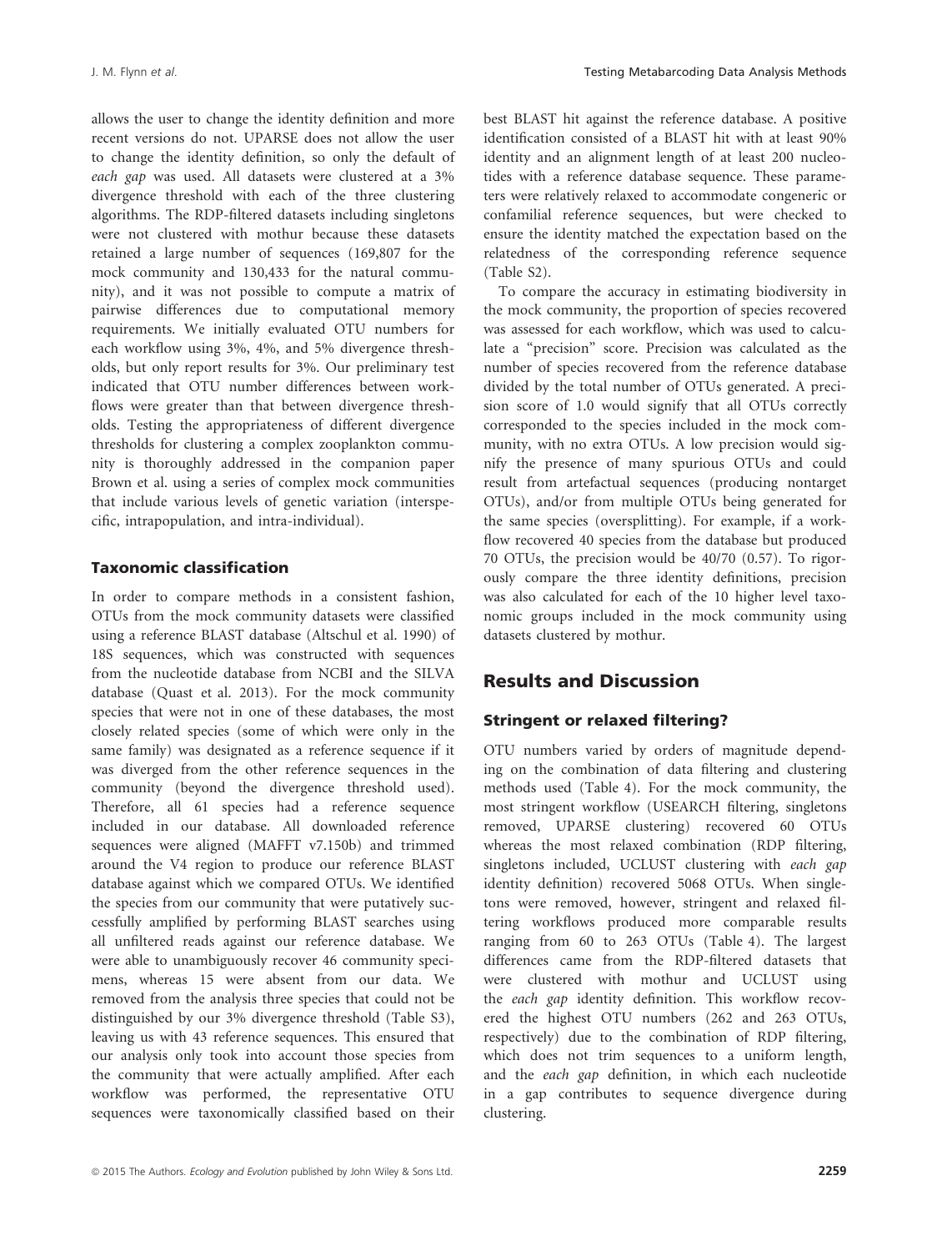| Table 4. Mock and natural community OTU results. The number of preprocessed reads indicates the reads before quality and length filtering and the number of processed sequences is the<br>number of sequences after filtering and dereplication. First number represents the total number of OTUs; the number in brackets represents OTUs that matched the target species in the mock<br>community; in bold are numbers of species detected from the mock community. |                    |            |               |                     |              |           |                    |               |             |                     |        |
|----------------------------------------------------------------------------------------------------------------------------------------------------------------------------------------------------------------------------------------------------------------------------------------------------------------------------------------------------------------------------------------------------------------------------------------------------------------------|--------------------|------------|---------------|---------------------|--------------|-----------|--------------------|---------------|-------------|---------------------|--------|
|                                                                                                                                                                                                                                                                                                                                                                                                                                                                      | USEARCH filtering  |            |               |                     |              |           | RDP filtering      |               |             |                     |        |
|                                                                                                                                                                                                                                                                                                                                                                                                                                                                      | Singletons removed |            |               | Singletons included |              |           | Singletons removed |               |             | Singletons included |        |
| Mock community (61 species) 427,868 preprocessed reads                                                                                                                                                                                                                                                                                                                                                                                                               |                    |            |               |                     |              |           |                    |               |             |                     |        |
| Processed sequences                                                                                                                                                                                                                                                                                                                                                                                                                                                  | 6490               |            |               | 19,881              |              |           | 22,923             |               |             | 169,807             |        |
| ID def                                                                                                                                                                                                                                                                                                                                                                                                                                                               | mothur             | uclust     | uparse        | mothur              | uclust       | uparse    | mothur             | uclust        | uparse      | uclust              | uparse |
| No gaps                                                                                                                                                                                                                                                                                                                                                                                                                                                              | 63 (57) 40         | 64 (58) 40 |               | 83 (68) 42          | $101(86)$ 42 |           | 70 (60) 40         | 78 (68) 41    |             | 716                 |        |
| One gap                                                                                                                                                                                                                                                                                                                                                                                                                                                              | 70 (64) 40         | 62 (56) 40 |               | 98 (83) 42          | 94 (79) 42   |           | 75 (65) 40         | 79 (68) 40    |             | 1025                |        |
| Each gap                                                                                                                                                                                                                                                                                                                                                                                                                                                             | 79 (73) 40         | 68 (62) 40 | 50 (54) 40    | 137(121)42          | 114 (99) 42  | 84(69) 42 | 262 (239) 41       | 263 (241) 41  | $75(62)$ 41 | 5068                | 647    |
| Natural community 497,806 preprocessed reads                                                                                                                                                                                                                                                                                                                                                                                                                         |                    |            |               |                     |              |           |                    |               |             |                     |        |
| Processed sequences                                                                                                                                                                                                                                                                                                                                                                                                                                                  | 2731               |            |               | 15,806              |              |           | 7080               |               |             | 130,433             |        |
| ID def                                                                                                                                                                                                                                                                                                                                                                                                                                                               | mothur             | uclust     | <b>uparse</b> | mothur              | uclust       | uparse    | mothur             | uclust        | uparse      | uclust              | uparse |
| No gaps                                                                                                                                                                                                                                                                                                                                                                                                                                                              |                    |            |               | 96                  | 147          |           | 28                 | 42            |             | 2723                |        |
| One gap                                                                                                                                                                                                                                                                                                                                                                                                                                                              |                    |            |               | 227                 | 160          |           | 46                 | $\frac{8}{3}$ |             | 5471                |        |
| Each gap                                                                                                                                                                                                                                                                                                                                                                                                                                                             |                    |            | 24            | 312                 | 243          | 63        | 247                | 230           | 88          | 22,191              | 1174   |
|                                                                                                                                                                                                                                                                                                                                                                                                                                                                      |                    |            |               |                     |              |           |                    |               |             |                     |        |

Despite the variation in OTU numbers retrieved from the various workflows, the actual number of target species recovered did not differ greatly, ranging between 40 and 42 of a possible 43 (Table 4). None of the workflows tested recovered all 43 species, but all 43 species were recovered by at least one workflow. However, stringent filtering consistently had higher precision (Fig. 3A) whereas relaxed filtering repeatedly formed multiple OTU clusters matching the same species – suggesting oversplitting of clusters – as well as more OTUs that did not match species from the mock community. Generating more OTUs that represent the same species reflects increased sequence variation either produced by genuine biological variation or sequencing artifacts. Most of the OTUs that did not match reference sequences represent artifacts with no BLAST hits, contaminants that match other zooplankton species, or ambiguous "uncultured eukaryote" sequences. Contaminant species (e.g., an



Figure 3. Species detection and precision across workflows. Species detection is the ratio of the number of species recovered and the number of species in the mock community database, whereas precision is the ratio of the number of species recovered and the number of OTUs. (A) The combination of relaxed (RDP) and stringent (USEARCH) filtering methods with clustering algorithms. Results shown for the mock community dataset with singletons removed, and each gap identity definition was used for all clustering algorithms. (B) The combination of removing singletons  $($  - singletons) and including singletons (+ singletons) with all clustering algorithms. Results shown for the mock community dataset filtered with USEARCH and clustering with each gap identity definition.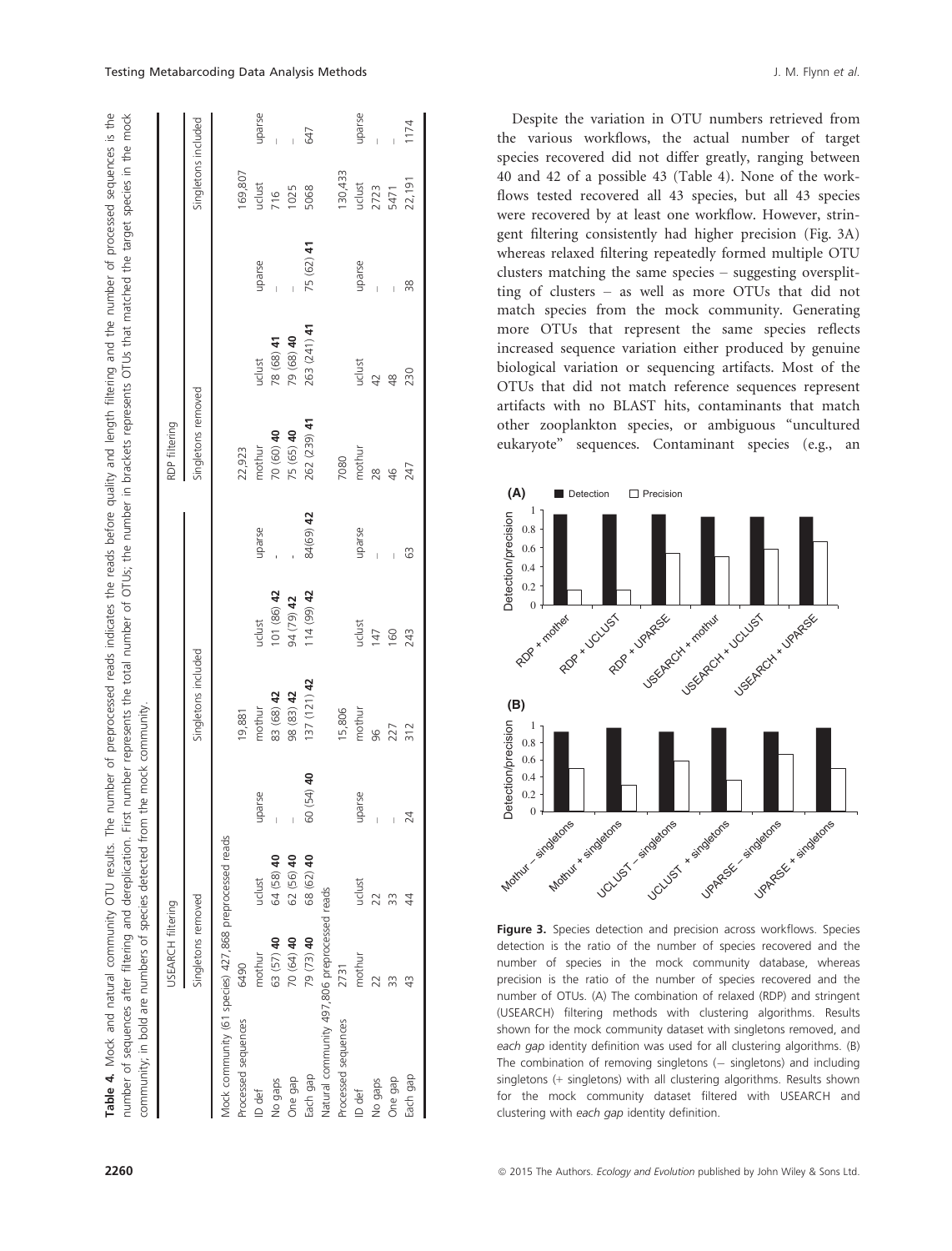annelid) that were not targeted by our primers were more often detected with relaxed filtering compared to stringent. We found differences in the recovery of five mock community species when comparing relaxed and stringent filtering (Fig. 4), with relaxed filtering having only a slightly higher proportion of species recovered (Fig. 3A). Stringent filtering consistently produced OTU numbers closer to the number of species in the community than relaxed filtering. Additionally, OTU number was less impacted (inflated) by the inclusion of singletons with stringent filtering (Table 4). Therefore, we highly recommend the use of stringent filtering when metabarcoding approaches are used to generate accurate biodiversity estimates. We found that stringent filtering reduces redundancy and noise and reduces the problem of generating inflated numbers of OTUs, without considerably decreasing the number of species that could be recovered.

#### Include or remove singletons?

In the workflows that included singletons, relaxed filtering had a much greater number of singleton reads (108,663) compared to stringent filtering (13,241). Including singletons with relaxed filtering also resulted in very high OTU numbers (Table 4). However, including singletons in the mock community generally did not increase the proportion of species detected (Fig. 3B). Instead, we found that including singletons mainly increased the number of OTUs representing the same species that were already detected when singletons were not included, decreasing precision. This suggests that most singletons are either rare alleles or the products of artifacts or sequencing errors, in agreement with past findings (Tedersoo et al. 2010). In other words, low-quality sequences that contained errors but originated from the same species (same



Figure 4. Species detected unique to the particular filtering method. Stringent (USEARCH) versus relaxed (RDP) filtering – both with singletons removed and clustered with UPARSE. The size of the circle corresponds with the number of species recovered.

individual) were clustered into different OTUs because they contained sufficient differences beyond the divergence threshold. Datasets with singletons also generated more OTUs that did not match a target species (e.g., 15 vs. six for the USEARCH filtering and UPARSE clustering workflows).

Including singletons did allow for the recovery of two species (Ciona intestinalis and Chthamalus dalli) that were not recovered when singletons were removed after USEARCH filtering. These species were only represented by a single read, probably due to inefficient amplification despite doing multiple independent PCRs. In general, however, the retention of singletons had a higher impact on decreasing precision (more OTUs) than it did on increasing species detection. Depending on the type of study and the research goal, the trade-off between generating accurate OTU numbers and retaining the ability to detect genuine rare species needs to be evaluated. It is important to keep in mind that our mock community had only one individual per species and included approximately the same volume of tissue for each individual. Singletons therefore may be more important in a situation where some species are present at a much lower abundance than others. With the increased read depth of other platforms (e.g., Illumina), singletons are even more likely to be artifacts and may be more readily discarded for biodiversity assays (Edgar 2013).

#### Clustering algorithms

We tested the hierarchical clustering algorithm mothur and greedy heuristic algorithms UCLUST and UPARSE. In general, mothur produced results comparable to UC-LUST both in terms of OTU number and precision within the same workflow (Table 4, Fig. 3). Hierarchical clustering with mothur requires a multiple sequence alignment and pairwise distance matrix calculation before clustering, which takes much more time and computational resources than the greedy heuristic algorithms UC-LUST and UPARSE. Clustering with mothur took hours for most datasets, compared to seconds for UCLUST and minutes for UPARSE. Previous work has shown that hierarchical clustering produced better results for bacterial 16S sequences (Sun et al. 2012), but our study shows greedy heuristic clustering to be comparable when both methods start from the same set of filtered 18S sequences. Therefore, greedy heuristic clustering may be sufficiently accurate for a eukaryotic metabarcoding study. However, using a multiple sequence alignment with a reference database and with a model that takes secondary structure of the rRNA molecule into consideration may produce more accurate results with mothur (Schloss 2010). These steps are widely practiced for bacterial 16S sequences and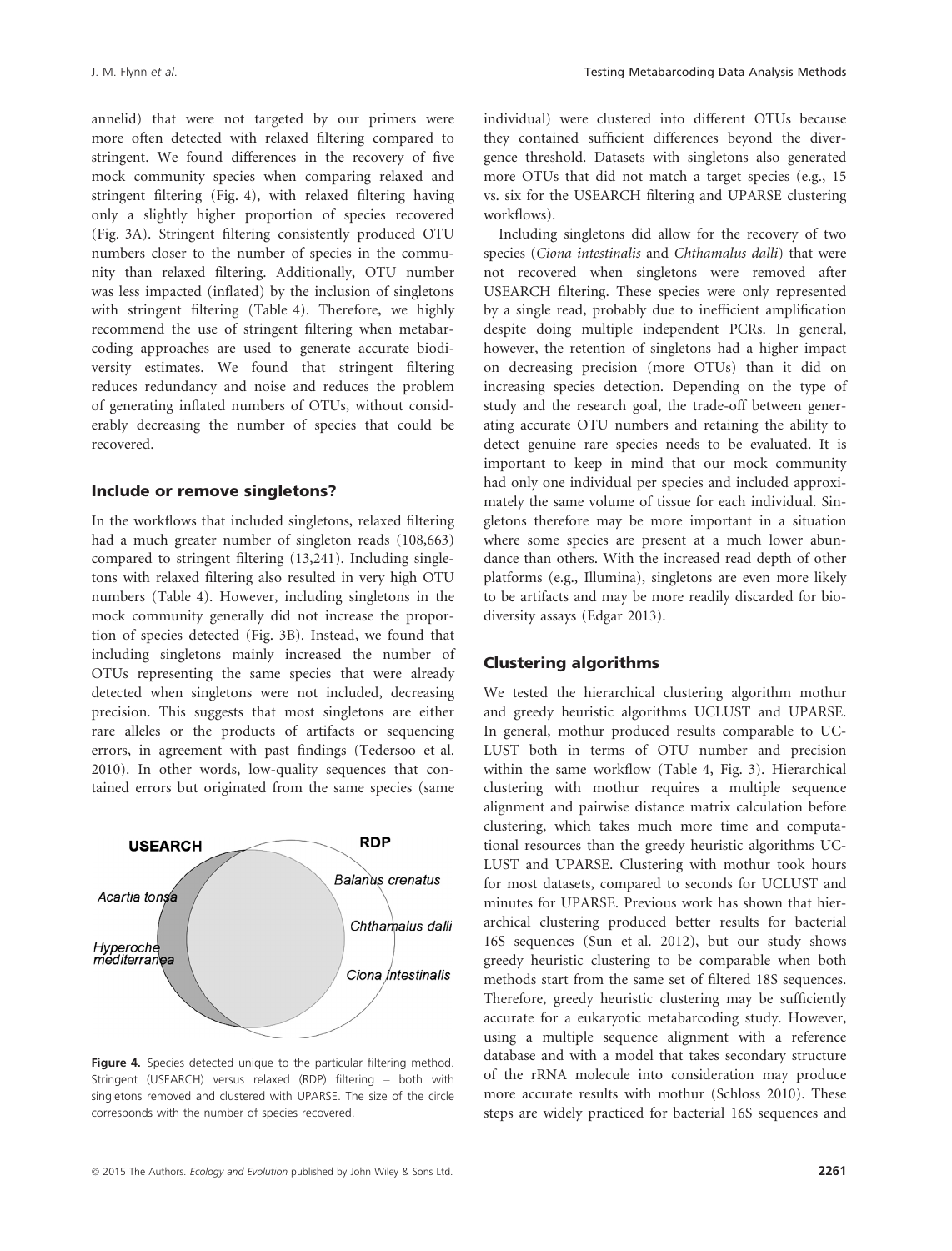may be possible for eukaryotic groups with sequence information, but this would still not overcome the drawback of relying on a high-quality multiple sequence alignment of sequences of a highly polymorphic marker to calculate sequence divergence (Goeker et al. 2010).

There were no differences in species detection between the three clustering algorithms in datasets generated with stringent filtering, with or without singletons. UPARSE gave the highest precision and OTU number closest to species number than the other clustering algorithms, even in workflows with relaxed filtering and including singletons (Fig. 3). For these reasons, we recommend the use of UPARSE for clustering.

# Identity definitions

We tested three methods for calculating sequence divergence during clustering; no gaps, one gap, and each gap identity definitions. The each gap definition tended to produce the most OTUs, no gaps the least, and one gap intermediate (Table 4). Each gap produced much higher OTU numbers than the other definitions especially under relaxed filtering (e.g., 262 for mothur with each gap vs. 70 and 75 for no gaps and one gap, respectively). Precision also followed a similar pattern: highest for no gaps, lowest for each gap, and intermediate for one gap, with differences most pronounced with relaxed filtering (Fig. 5). There were greater differences between definitions when singletons were included (Table 4), likely because singletons are more likely to represent erroneous sequences (Edgar 2013) that could contain artificial indels.

The each gap definition produced inflated OTU numbers because terminal gaps are included in the calculation of sequence divergence with the algorithms we used. Terminal gaps are created in an alignment after stringent filtering (all sequences trimmed to 400 bp) when sequences contain internal indels, and also for relaxed filtering when sequences are different lengths. This often resulted in the formation of separate OTUs for sequences that are otherwise similar but differ in aligned length. This is the reason why the UPARSE manual clearly urges the user to input globally alignable sequences without terminal gaps. However, with the large quantity of data produced in metabarcoding studies, it is generally not practical to accurately align all sequence reads before trimming. In comparing each of the identity definitions when sequences were clustered with UCLUST after RDP filtering, each gap produced more OTUs that differed mainly in length. Therefore, no gaps and one gap allow similar sequences that differ primarily in length to be clustered together, whereas each gap produces multiple clusters containing similar sequences that differ only in length. Differences between identity definitions were more subtle



Figure 5. Precision comparisons of methods of calculating sequence divergence. Precision is the ratio of the number of species recovered and the number of OTUs. (A) USEARCH filtered data with singletons removed and clustered by mothur with all identity definitions. (B) RDP filtered data with singletons removed and clustered by mothur with all identity definitions.

with stringent filtering (Fig. 5A), probably attributed to the fact that all sequences are trimmed to 400 bp, so less extensive terminal gaps are created. Clearly, terminal gaps created in alignments of length variable markers represent a theoretical problem in calculating sequence divergence as terminal gaps should represent missing information and not evolutionary differences. This problem is amplified with the use of each gap. The one gap definition reduces the impact of terminal gaps as every nucleotide is not counted as a difference. Although UPARSE uses the each gap definition, this clustering algorithm still had high precision and did not overestimate OTU number as much as the other clustering algorithms did using each gap.

Another problem related to identity definitions is that of oversplitting versus undersplitting. OTUs may be oversplit with each gap because ribosomal markers are present in multiple gene copies (Bik et al. 2012) and intragenomic length variation between gene copies is common (McTaggart and Crease 2005; James et al. 2009). For example, under relaxed filtering and clustering with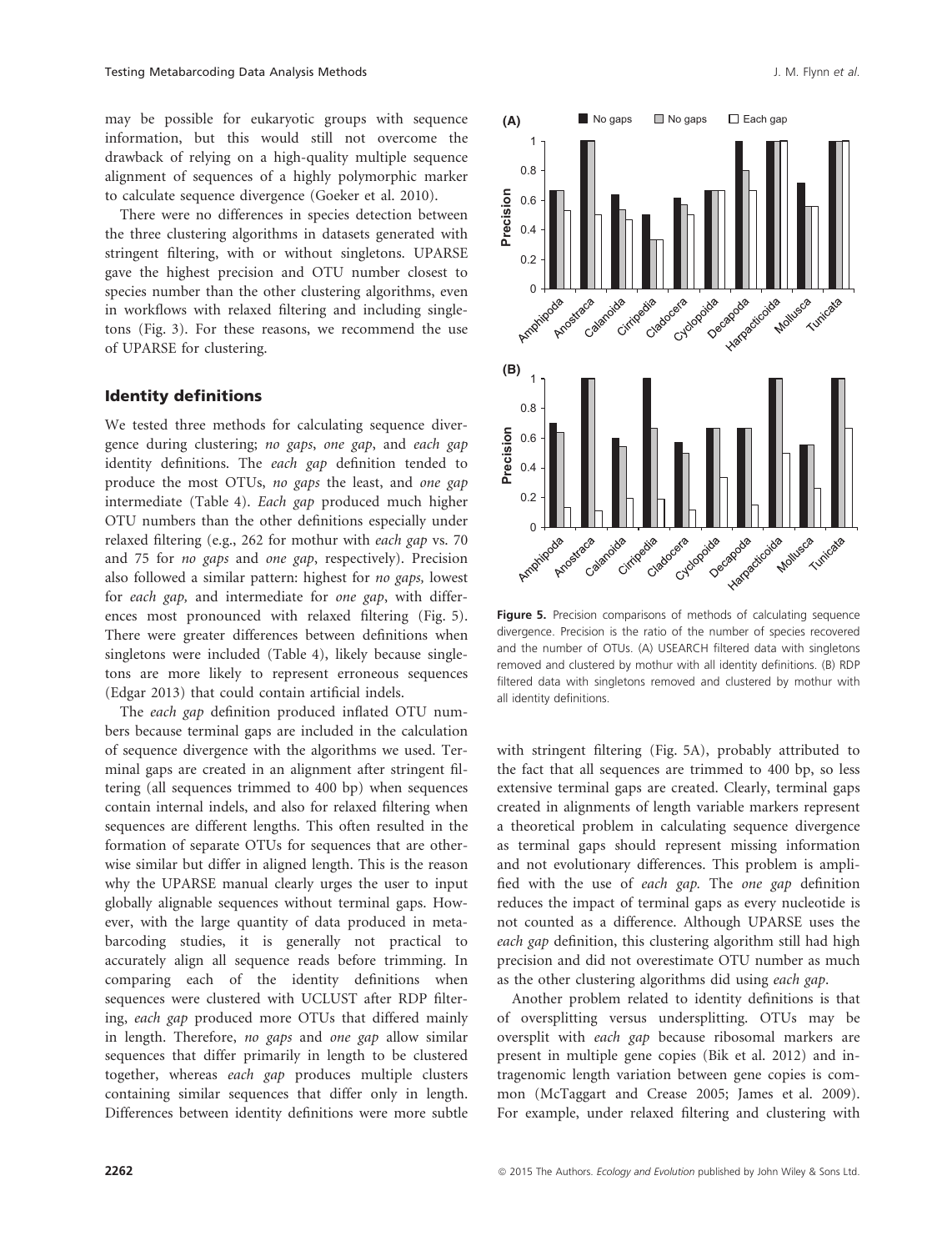mothur, six OTUs were produced for Centropages abdominalis with each gap, where a single OTU was produced for this species with no gaps and one gap. Using each gap contributes to oversplitting of OTUs and is probably less appropriate because a multinucleotide indel likely represents a single evolutionary event. Conversely, not including gaps as evolutionary differences as with no gaps could reduce taxonomic resolution making it difficult to distinguish closely related species. However, in our study with the taxa we used, the exclusion of gaps did not cause any loss of taxonomic resolution (undersplitting did not occur with no gaps). The one gap definition is a seemingly suitable compromise between each gap and no gaps, as it retains the useful information of the presence of gaps (retaining taxonomic resolution) but reduces oversplitting by treating gaps as single evolutionary events.

The sequence identity definition for pairwise comparisons is used to assign sequences to clusters and should reflect real differences between species. However, this parameter is rarely explored by metabarcoding researchers. A theoretical basis for treating gaps in ribosomal markers as single or multiple evolutionary events is lacking (Schloss 2010), but it is highly needed in metabarcoding studies. Different clustering algorithms have different default parameters for identity definitions (Table 1), which can greatly impact the outcome of OTU generation as shown in this study. Our results indicate that the each gap definition should not be used with ribosomal markers when sequences are not all trimmed to the same length and terminal gaps count because this can highly inflated OTU estimates regardless of the sequencing platform employed.

# Concordance of OTUs and species

OTU number alone is not a satisfactory measure of the ability of different workflows to recover species from the mock community. Assigning OTUs to a taxonomic identification as we did is an effective method to detect species actually present and to examine species richness, facilitating a better comparison between workflows. By identifying OTUs, we were able to distinguish those that did not correspond to a species included in the mock community or those that represented variants of the same species. This is reflected in the precision of the various workflows (number of mock community species actually recovered divided by the total number of OTUs produced), which varied between <0.01 and 0.67. The OTUs that did not correspond to species in the mock community were due to either contamination (including gut contents and parasites) or sequencing artifacts. For example, a Platyhelminthes species was consistently recovered by all workflows even though it was not intentionally included in the mock community, and an algal species was recovered when singletons were retained. Also, multiple OTUs often matched the same species, which could be due to polymorphism between gene copies within an individual. For example the Corbicula fluminea individual consistently produced multiple OTUs across different workflows. Ideally, clustering would group these sequence variants into a single OTU, but sometimes this does not occur due to extensive variation. Some taxonomic groups were consistently overestimated based on OTU numbers (e.g., cladocerans and molluscs), while others were consistently underestimated (e.g., harpacticoid copepods). Some species were not recovered because they failed to amplify. Clustering at a lower divergence threshold (1%) allowed for the recovery of three more species that were placed in a cluster with a closely related species when the divergence threshold was set to 3% (Table S3), indicating undersplitting with 3%. This reflects a limitation of metabarcoding and the OTU approach in distinguishing some closely related species. Even with mock communities, there is the possibility of bias in DNA extraction and PCR amplification, which can cause missing sequence information for some species or skew the relative read abundance of others. Despite these caveats, mock communities provide insight into how to evaluate natural samples.

#### Natural community

The OTU numbers produced from the natural zooplankton community largely mirrored the patterns of the OTU numbers recovered from the mock community for the different workflows (Table 4). The most stringent workflow recovered 22 OTUs, while the most relaxed workflow recovered 22,191 OTUs. In this case including singletons caused an increase in OTU number by up to two orders of magnitude compared to the same workflow with singletons removed. This is an even greater difference than what we found for the mock community, probably due to variable species abundances and community complexity, in addition to potential differences in sequence quality and read abundance compared to the mock community (Table 4). Corresponding with results from the mock community, mothur and UCLUST produced similar OTU numbers to one another, and UPAR-SE produced lower numbers in all cases. OTU numbers using each of the identity definitions also showed similar patterns to the results for the mock community (Table 4). As with the mock community, there is always a chance that not all species present in the sample will be successfully amplified and recovered. Results from stringent procedures likely reflect a more accurate repre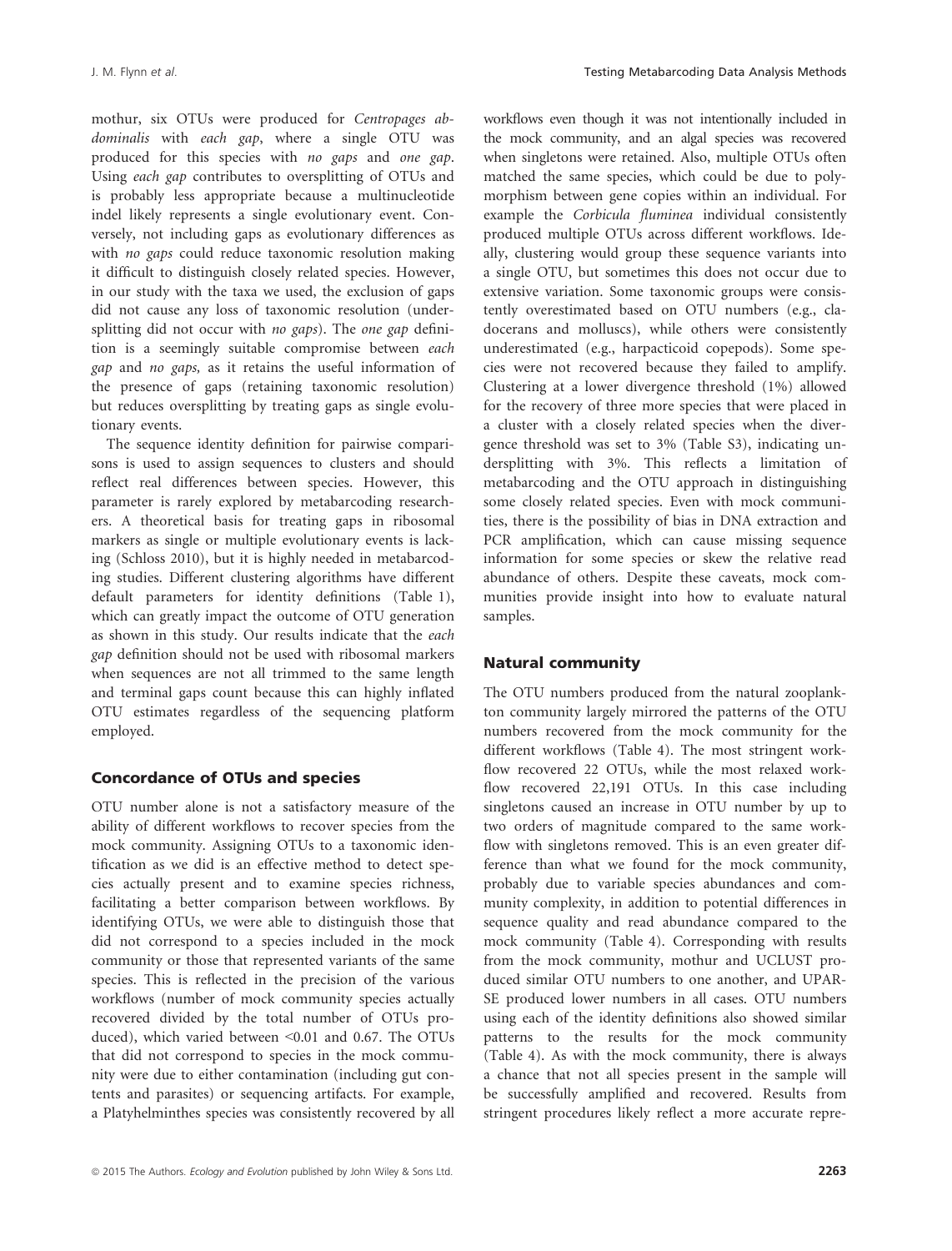sentation of the diversity of the sample, while possibly oversplitting some species or missing a few rare biological sequences. This suggests that applying the most accurate workflow we found from the mock community on natural zooplankton communities (for which the ground truth species composition is not known) should produce accurate biodiversity estimates.

# Conclusions

Metabarcoding results based on length variable regions, such as 18S, are strongly influenced by the data processing workflow used. Our results indicate that the choice of data filtering, clustering algorithms, and specific parameters has significant impact on the biodiversity estimates generated with metabarcoding data. Overall, we found a very large variation in the number of OTUs produced, ranging from 60 to 5068 for the mock community, with some workflows greatly oversplitting OTUs. This variation was largely produced by the interaction of different filtering regimes – particularly trimming sequences to a uniform length or retaining sequences of variable length – with the method of treating gaps in the alignment when calculating sequence divergence. Treating each nucleotide in a gap as a difference (each gap) resulted in great overestimation of OTU number, and this was largely due to terminal gaps created in alignments, which are treated as differences in the calculation of sequence divergence and not as missing data with this definition. Relaxed procedures including filtering and the inclusion of singletons allowed for the detection of only a few species not identified with stringent procedures (e.g., 42 vs. 40 species), but overestimated diversity in terms of OTU number, sometimes extensively (e.g., 114 vs. 68 OTUs). The clustering algorithm UPARSE was more precise and produced more consistent OTU numbers even with relaxed filtering and when including singletons, whereas mothur and UCLUST produced varied and inflated OTU numbers. UPARSE produced OTU numbers in closest concordance with the number of species in the mock community than the other clustering algorithms, even though it uses each gap. When methods were tested on a natural community, OTU numbers showed patterns similar to our mock community results, supporting that our findings are applicable to natural communities typically sampled for applications such as biodiversity assays. We suggest that analysis methods should be considered carefully and be tailored to the purpose of the study. If the research goal is to accurately describe biological diversity using OTUs and avoid gross overestimation of species numbers, a stringent approach is more appropriate. However, if the research goal is to identify low abundance species such as those that may be endangered or new invaders, a more relaxed approach could be more sensitive, providing the researcher is prepared to reconcile the effects of artifacts. The metabarcoding field benefits from awareness of the impacts of data processing procedures on biodiversity estimates, including specific parameters. For markers that contain extensive length variation, the proper treatment of gaps and the awareness of terminal gaps are essential to ensure that the clustering algorithm implemented is not generating gross overestimates of biodiversity.

# Acknowledgments

We thank the anonymous reviewers and T. Crease for their constructive comments that led to the improvement of the manuscript. We also thank C. Abbott, S. Adamowicz, B. Clare, T. Therriault and A. Zhan for helpful discussions. Many colleagues provided specimens for the mock community: J. Adams, E. Briski, F. Chan, T. Chin, S. Curry, E. Cvetanovska, S. Ghabooli, H. Hayford, A. Loria, A. Radulovici, C. Van Overdijk, J. Witt, and R. Young. This research was supported by Discovery grants from the Natural Sciences and Engineering Research Council of Canada (NSERC) and the Canadian Aquatic Invasive Species Network (CAISN) to HJM and MEC. JMF was funded by an NSERC Undergraduate Student Research Award.

# Data Accessibility

Mock community and natural community sequence data were deposited in the Sequence Read Archive of NCBI [\(http://www.ncbi.nlm.nih.gov/sra](http://www.ncbi.nlm.nih.gov/sra)) under the accession numbers specified in the text.

# Conflict of Interest

None declared.

# References

- Altschul, S. F., W. Gish, W. Miller, E. W. Myers, and D. J. Lipman. 1990. Basic local alignment search tool. J. Mol. Biol. 215:403–410.
- Bachy, C., J. R. Dolan, P. Lopez-Garcia, P. Deschamps, and D. Moreira. 2013. Accuracy of protist diversity assessments: morphology compared with cloning and direct pyrosequencing of 18S rRNA genes and ITS regions using the conspicuous tintinnid ciliates as a case study. ISME J. 7:244–255.
- Barriuso, J., J. R. Valverde, and R. P. Mellado. 2011. Estimation of bacterial diversity using next generation sequencing of 16S rDNA: a comparison of different workflows. BMC Bioinformatics 12:473.
- Behnke, A., M. Engel, R. Christen, M. Nebel, R. R. Klein, and T. Stoeck. 2011. Depicting more accurate pictures of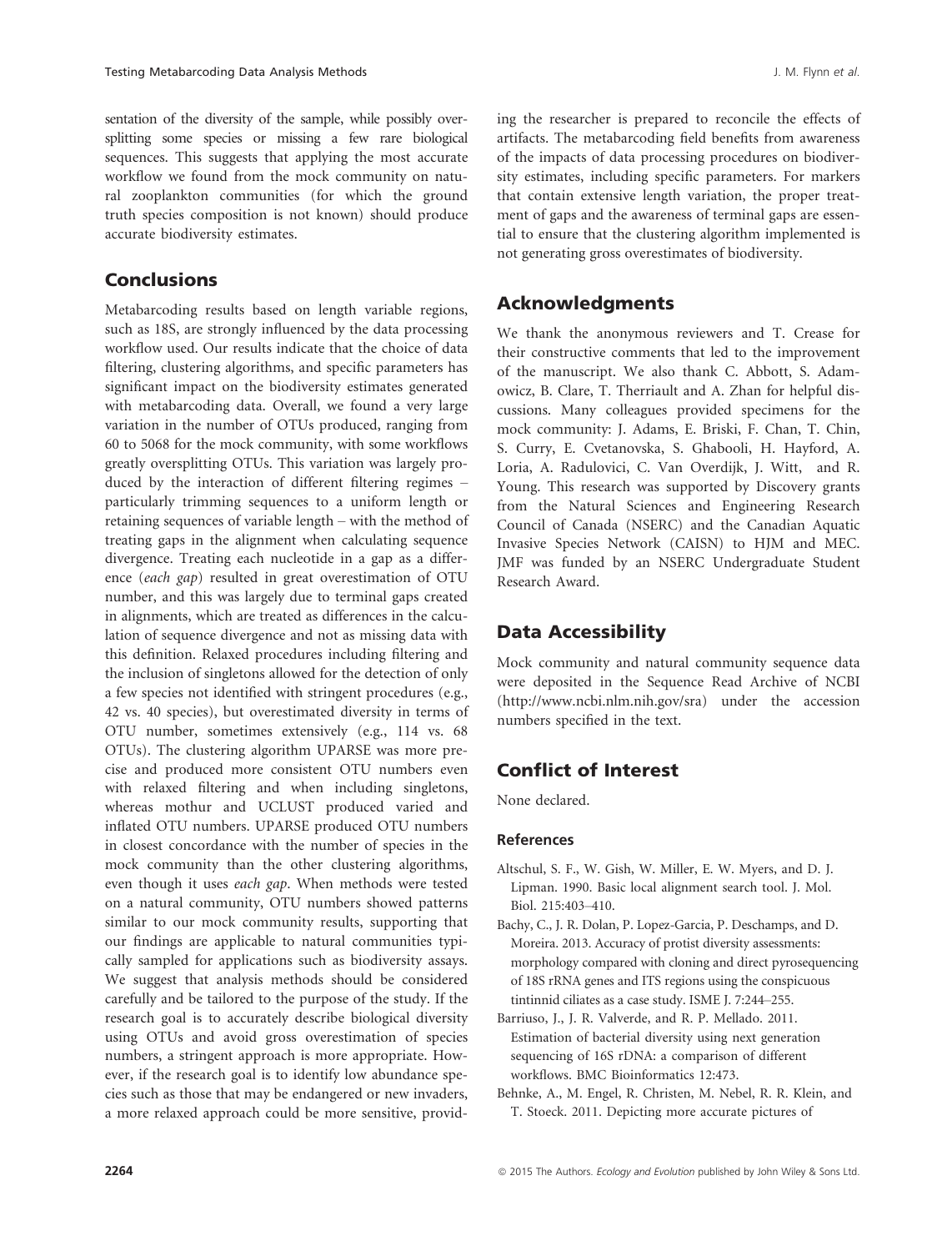protistan community complexity using pyrosequencing of hypervariable SSU rRNA gene regions. Environ. Microbiol. 13:340–349.

Bik, H. M., D. L. Porazinska, S. Creer, J. Gregory Caporaso, R. Knight, and W. Kelley Thomas. 2012. Sequencing our way towards understanding global eukaryotic biodiversity. Trends Ecol. Evol. 27:233–243.

Bonder, M. J., S. Abeln, E. Zaura, and B. W. Brandt. 2012. Comparing clustering and pre-processing in taxonomy analysis. Bioinformatics 28:2891–2897.

Cai, Y., and Y. Sun. 2011. ESPRIT-Tree: hierarchical clustering analysis of millions of 16S rRNA pyrosequences in quasilinear computational time. Nucleic Acids Res. 39:e95.

Caporaso, J. G., J. Kuczynski, J. Stombaugh, K. Bittinger, F. D. Bushman, E. K. Costello, et al. 2010. QIIME allows analysis of high-throughput community sequencing data. Nat. Methods 7:335–336.

Chariton, A. A., K. T. Ho, D. Proestou, H. Bik, S. L. Simpson, L. M. Portis, et al. 2014. A molecularbased approach for examining responses of eukaryotes in microcosms to contaminant-spiked estuarine sediments. Environ. Toxicol. Chem. 33:359–369.

Chen, W., Y. Cheng, C. K. Zhang, S. Zhang, and H. Zhao. 2013a. MSClust: a multi-seeds based clustering algorithm for microbiome profiling using 16S rRNA sequence. J. Microbiol. Methods 94:347–355.

Chen, W., C. K. Zhang, Y. Cheng, S. Zhang, and H. Zhao. 2013b. A comparison of methods for clustering 16S rRNA sequences into OTUs. PLoS ONE 8:e70837.

Choe, C. P., J. M. Hancock, U. W. Hwang, and W. Kim. 1999. Analysis of the primary sequence and secondary structure of the unusually long SSU rRNA of the soil bug, Armadillidium vulgare. J. Mol. Evol. 49:798–805.

Cole, J. R., Q. Wang, E. Cardenas, J. Fish, B. Chai, R. J. Farris, et al. 2009. The ribosomal database project: improved alignments and new tools for rRNA analysis. Nucleic Acids Res. 37:D141–D145.

Crease, T. J., and D. J. Taylor. 1998. The origin and evolution of variable-region helices in V4 and V7 of the small-subunit ribosomal RNA of branchiopod crustaceans. Mol. Biol. Evol. 15:1430–1446.

Edgar, R. C. 2010. Search and clustering orders of magnitude faster than BLAST. Bioinformatics 26:2460–2461.

Edgar, R. C. 2013. UPARSE: highly accurate OTU sequences from microbial amplicon reads. Nat. Methods 10:996–998.

Edgar, R. C., B. J. Haas, J. C. Clemente, C. Quince, and R. Knight. 2011. UCHIME improves sensitivity and speed of chimera detection. Bioinformatics 27:2194–2200.

Egge, E., L. Bittner, T. Andersen, S. Audic, C. de Vargas, and B. Edvardsen. 2013. 454 pyrosequencing to describe microbial eukaryotic community composition, diversity and relative abundance: a test for marine haptophytes. PLoS ONE 8:e74371.

Englisch, U., C. Coleman, and J. Wagele. 2003. First observations on the phylogeny of the families Gammaridae, Crangonyctidae, Melitidae, Niphargidae, Megaluropidae and Oedicerotidae (Amphipoda, Crustacea), using small subunit rDNA gene sequences. J. Nat. Hist. 37:2461–2486.

Falgueras, J., A. J. Lara, N. Fernandez-Pozo, F. R. Canton, G. Perez-Trabado, and M. Gonzalo Claros. 2010. SeqTrim: a high-throughput pipeline for pre-processing any type of sequence read. BMC Bioinformatics 11:38.

Fonseca, V. G., G. R. Carvalho, W. Sung, H. F. Johnson, D. M. Power, S. P. Neill, et al. 2010. Second-generation environmental sequencing unmasks marine metazoan biodiversity. Nat. Commun. 1:98.

Ghodsi, M., B. Liu, and M. Pop. 2011. DNACLUST: accurate and efficient clustering of phylogenetic marker genes. BMC Bioinformatics 12:271.

Goeker, M., G. W. Grimm, A. F. Auch, R. Aurahs, and M. Kucera. 2010. A clustering optimization strategy for molecular taxonomy applied to planktonic foraminifera SSU rDNA. Evol. Bioinform. 6:97–112.

Hancock, J. 1995. The contribution of DNA slippage to eukaryotic nuclear 18s-ribosomal-RNA evolution. J. Mol. Evol. 40:629–639.

Hao, X., R. Jiang, and T. Chen. 2011. Clustering 16S rRNA for OTU prediction: a method of unsupervised Bayesian clustering. Bioinformatics 27:611–618.

Hebert, P. D. N., A. Cywinska, S. L. Ball, and J. R. deWaard 2003. Biological identification through DNA barcodes. Proc. R. Soc. Lond. B Biol. Sci. 270:313–321.

Huse, S. M., J. A. Huber, H. G. Morrison, M. L. Sogin, and D. Mark Welch. 2007. Accuracy and quality of massively parallel DNA pyrosequencing. Genome Biol. 8:R143.

Huse, S. M., D. M. Welch, H. G. Morrison, and M. L. Sogin. 2010. Ironing out the wrinkles in the rare biosphere through improved OTU clustering. Environ. Microbiol. 12:1889– 1898.

Hwang, U., H. Ree, and W. Kim. 2000. Evolution of hypervariable regions, V4 and V7, of insect 18S rRNA and their phylogenetic implications. Zoolog. Sci. 17:111–121.

James, S. A., M. J. O'Kelly, D. M. Carter, R. P. Davey, A. van Oudenaarden, and I. N. Roberts. 2009. Repetitive sequence variation and dynamics in the ribosomal DNA array of Saccharomyces cerevisiae as revealed by whole-genome resequencing. Genome Res. 19:626–635.

Jiang, X., H. Zhang, H. Sheng, Y. Wang, Y. He, F. Zou, et al. 2012. Two-stage clustering (TSC): a pipeline for selecting operational taxonomic units for the high-throughput sequencing of PCR amplicons. PLoS ONE 7:e30230.

Katoh, K., and D. M. Standley. 2013. MAFFT multiple sequence alignment software version 7: improvements in performance and usability. Mol. Biol. Evol. 30:772–780.

Kunin, V., A. Engelbrektson, H. Ochman, and P. Hugenholtz. 2010. Wrinkles in the rare biosphere: pyrosequencing errors